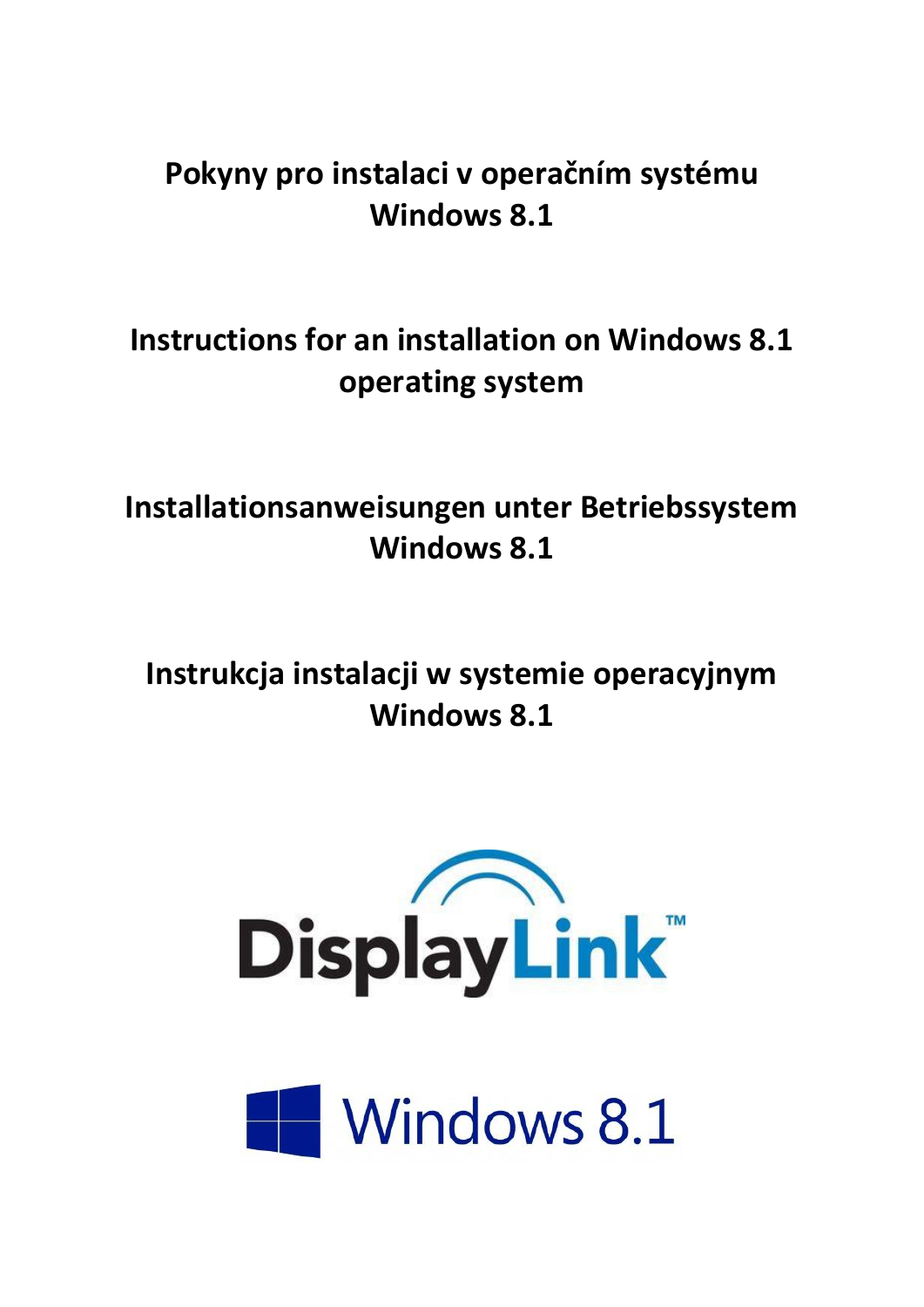# **Interní chipsety v i-tec dokovacích stanicích a grafických adaptéch jsou od společnosti DisplayLink (DL-3x00 nebo DL-165). Proto doporučujeme ovládací software od DisplayLinku verze 7.4 (a vyšší).**

Při upgradu z Windows 8 na Windows 8.1 postupujte prosím dle pokynů níže.

# **Použití DisplayLink s Windows 8.1**

DisplayLink podporuje Windows 8.1 od verze 7.4. Ta je ke stažení na našich stránkách [www.i](http://www.i-tec.cz/)[tec.cz.](http://www.i-tec.cz/) Doporučujeme následující postup při upgradu z Windows 8 na Windows 8.1 pro správné použití DisplayLink softwaru.

# **Upgrade z Windows 8 na Windows 8.1?**

Důležité: Nejprve nainstalujte DisplayLink 7.4 nebo novější na Windows 8 a ověřte funkčnost i-tec zařízení v tomto systému. Až poté pokračujte a proveďte upgrade na Windows 8.1.

# **Upgrade na Windows 8.1 ve společnosti s DisplayLink MSI soubory?**

Při upgradu na Windows 8.1 v prostředí společností:

 Přes Správce zařízení → Programy odinstalujte předchozí verzi DisplayLink software. Pak nainstalujte verzi 7.4M2 nebo vyšší na Windows 8 a ověřte funkčnost i-tec zařízení v tomto systému. Až poté pokračujte a proveďte upgrade na Windows 8.1.

# **Mám již proveden upgrade na Windows 8.1, neprovedl jsem však instalaci verze 7.4 nebo vyšší na předchozím OS Windows 8. Co mohu dělat?**

Neobávejte se, i-tec zařízení může stále pracovat. Stáhněte si nejnovější software z [www.i](http://www.i-tec.cz/)[tec.cz.](http://www.i-tec.cz/) Po správné instalaci a restartu notebooku / PC by i-tec zařízení mělo opět standardně pracovat.

# **Zkoušel jsem nainstalovat nejnovější software, přesto mi i-tec zařízení stále nepracuje správně ve Windows 8.1.**

Je možné, že se nainstalovaná verze DisplayLink softwaru poškodila během upgrade OS. Pro opravu zkuste tyto kroky:

- Odpojte i-tec zařízení od notebooku / PC.
- Odinstalujte DisplayLink Core software ze Správce zařízení → Programy. Při chybové hlášce pokračujte dalšími kroky.
- Stáhněte a spusťte [DisplayLink cleaner tool](http://displaylink.com/downloads/sla.php?fileid=121) V1.
- Po ukončení utility Cleaner, proveďte restart notebooku / PC.
- Nyní stáhněte a spusťte nejnovější software z [www.i-tec.cz.](http://www.i-tec.cz/)
- Opětovně připojte i-tec zařízení k notebooku / PC.

# **CZ**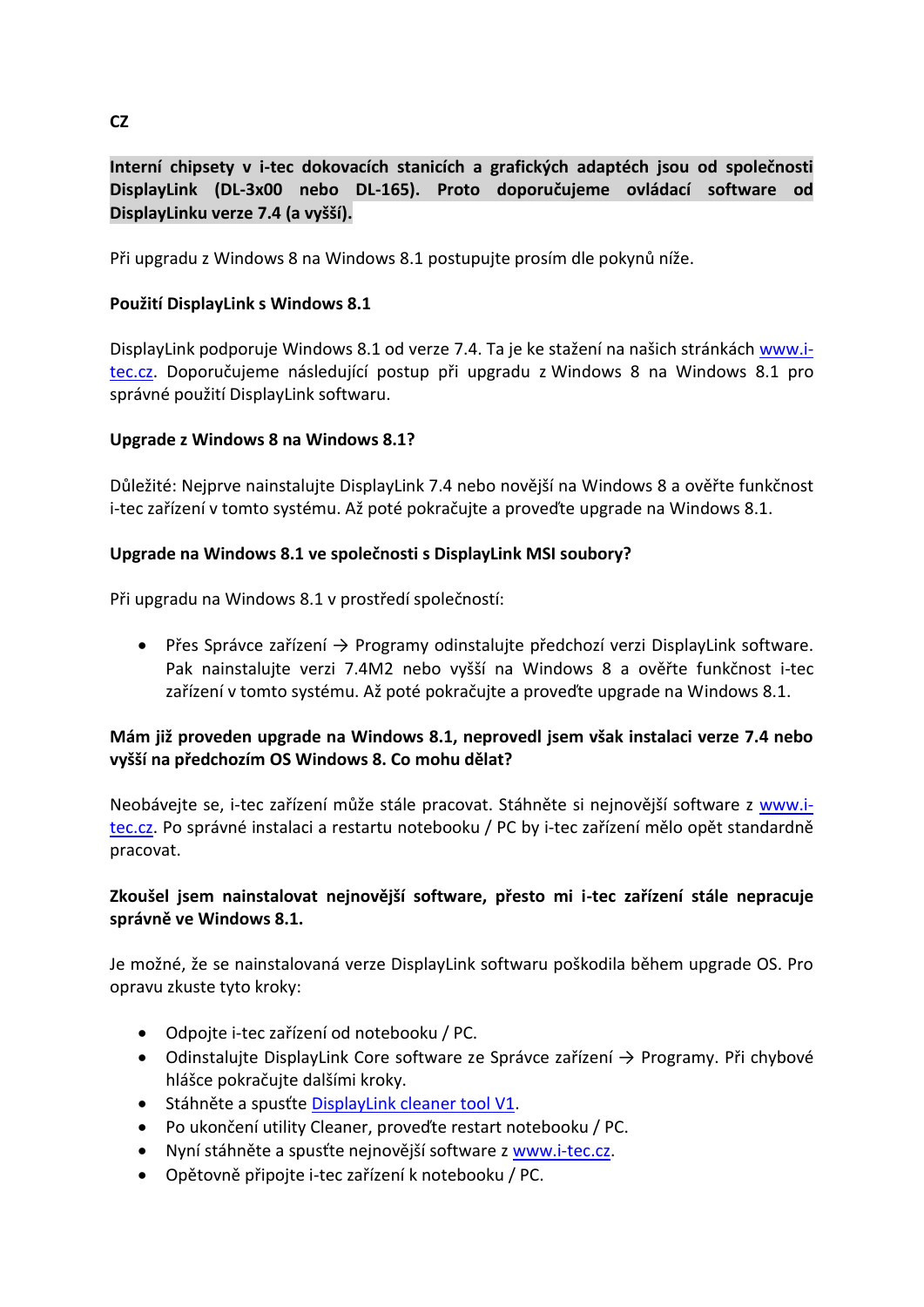# **Internal chipsets in i-tec docking stations or display adapters are DisplayLink chipsets DL-165 or DL-3x00). Therefore we recommend v7.4 DisplayLink software (or later) on Windows 8.1.**

If you are upgrading from Windows 8 to Windows 8.1, please refer to this article BEFORE upgrading to Windows 8.1 to make the experience as smooth as possible.

#### **Using DisplayLink with Windows 8.1**

DisplayLink support Windows 8.1 from v7.4 software onwards. The latest release of software to support Windows 8.1 can be downloaded from [www.i-tec.cz.](http://www.i-tec.cz/) If you are upgrading from Windows 8 to Windows 8.1, please read on the suggested method below.

## **Upgrading from Windows 8 to Windows 8.1?**

Before upgrading from Windows 8 to Windows 8.1, DisplayLink strongly recommends installing v7.4 software or later on Windows 8. This will ensure your DisplayLink devices continue to work after OS upgrade. Once v7.4 is installed on Windows 8, you can continue to upgrade the OS to Windows 8.1.

## **Upgrading to Windows 8.1 in a corporation with DisplayLink MSI files?**

If upgrading to Windows 8.1 in a corporate environment either:

- Uninstall the previous DisplayLink software, before upgrading the OS. Then install v7.4 M2 or later once Windows 8.1 is installed (preferred method).
- Update to v7.4 M2 or later before upgrading to Windows 8.1.

#### **I have upgraded to Windows 8.1, but did not upgrade to v7.4 software first. What do I do?**

Don't worry, your DisplayLink devices can still work. Please download v7.4 M2 or later from [www.i-tec.cz.](http://www.i-tec.cz/) Once you install this later release on Windows 8.1, your DisplayLink devices should work again.

# **I've tried installing the latest software and I still cannot get my DisplayLink devices to work on Windows 8.1.**

It is possible that the previous DisplayLink software installed has been corrupted during the OS upgrade. To recover this, please follow the steps below:

- Disconnect the DisplayLink device from the computer.
- Uninstall DisplayLink Core software from Control Panel  $\rightarrow$  Programs. Don't worry if this fails, just move onto the next step.
- Download and run the [DisplayLink cleaner tool](http://displaylink.com/downloads/sla.php?fileid=121) V1.
- Once the Cleaner has been run, reboot.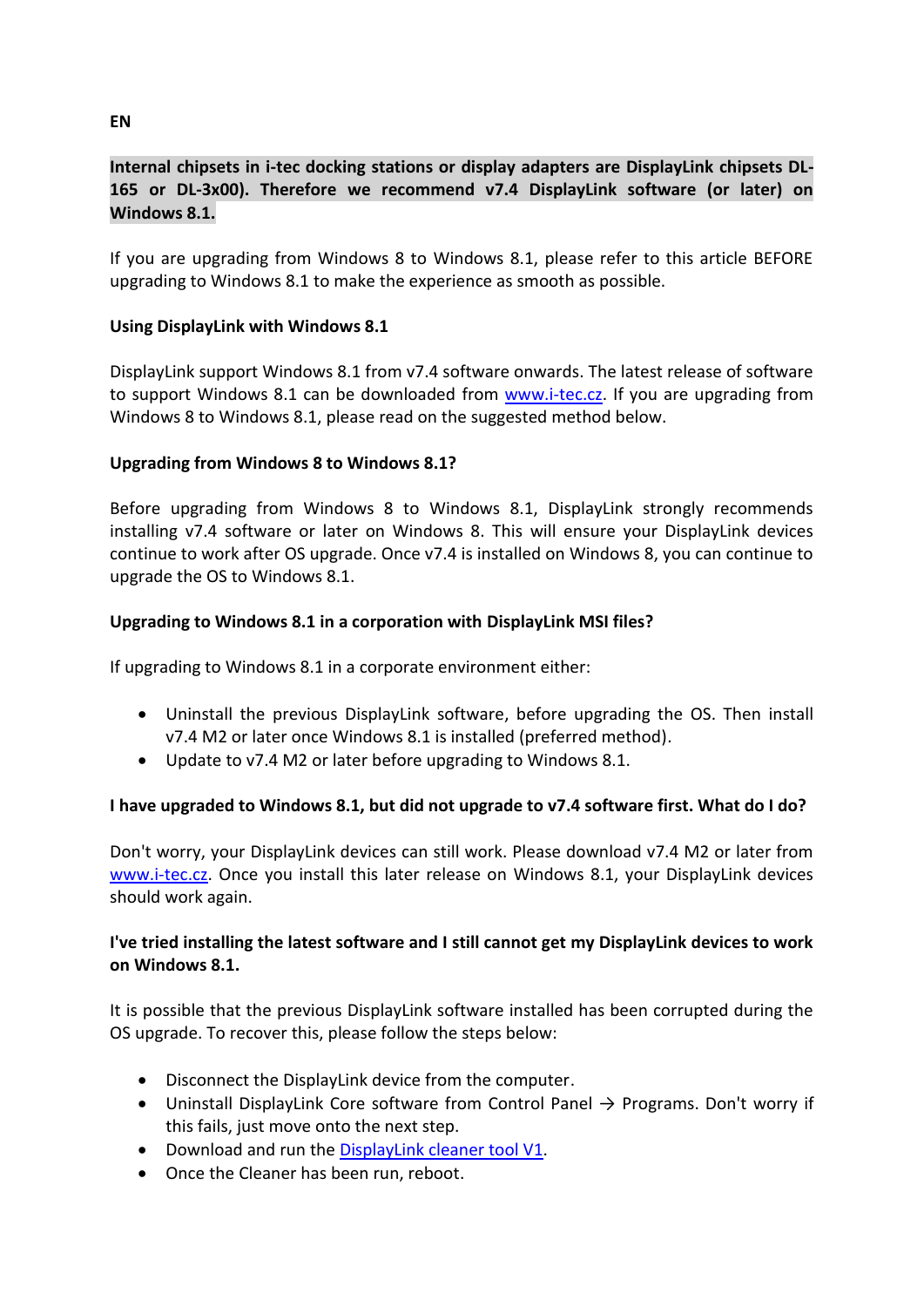- Now download and run the latest DisplayLink software from [www.i-tec.cz.](http://www.i-tec.cz/)
- Reconnect the DisplayLink device to the computer.

#### **DE**

**Interne Chipsätze in i-tec Dockingstationen und Grafikadaptern kommen von der Gesellschaft DisplayLink (DL-3x00 oder DL-165). Deswegen empfehlen wir für Software die Treiber von DisplayLink der Version 7.4 (und höher) zu installieren.**

Für Upgrade von Windows 8 auf Windows 8.1 gehen Sie bitte nach unten angeführten Anweisungen vor.

#### **Benutzung von DisplayLink mit Windows 8.1**

DisplayLink unterstützt Windows 8.1 von der Version 7.4. Die ist auf unserer Internetseite unter [www.i-tec.cz](http://www.i-tec.cz/) zu finden. Wir empfehlen folgenden Verlauf für Upgrade von Windows 8 auf Windows 8.1, um Software von DisplayLink richtig zu benutzen.

#### **Upgrade von Windows 8 auf Windows 8.1?**

Wichtig: Zuerst ist DisplayLink 7.4 oder eine neuere Version unter Windows 8 zu installieren und dann die Funktionsfähigkeit von i-tec Gerät unter diesem System zu überprüfen. Erst danach können Sie fortsetzen und Upgrade auf Windows 8.1 durchführen.

#### **Upgrade auf Windows 8.1 zusammen mit DisplayLink MSI Dateien?**

Für Upgrade auf Windows 8.1 in Gesellschaften:

 $\bullet$  Geräte-Manager  $\rightarrow$  Programme – die vorherige Software-Version von DisplayLink zu deinstallieren. Dann installieren Sie die Version 7.4M2 oder eine höhere Version unter Windows 8 und überprüfen Sie die Funktionsfähigkeit von i-tec Gerät unter diesem System. Erst danach können Sie fortsetzen und Upgrade auf Windows 8.1 durchführen.

# **Ich habe Upgrade auf Windows 8.1 schon durchgeführt, habe aber noch die Version 7.4 oder eine höhere Version unter vorherigem BS Windows 8 nicht installiert. Was kann ich in diesem Fall machen?**

Keine Sorgen, das i-tec Gerät kann weiterhin arbeiten. Laden Sie die neuste Software unter [www.i-tec.cz](http://www.i-tec.cz/) herunter. Nach richtiger Installation und Neustart von Notebook / PC sollte das Gerät schon wieder standardmäßig arbeiten.

## **Ich habe versucht, die neuste Software zu installieren, trotzdem funktioniert mein i-tec Gerät unter Windows 8.1 immer noch nicht richtig.**

Es ist möglich, das die installierte Software-Version von DisplayLink währen des Upgrades von BS beschädigt wurde. Um das Problem zu beseitigen, probieren Sie folgende Schritte: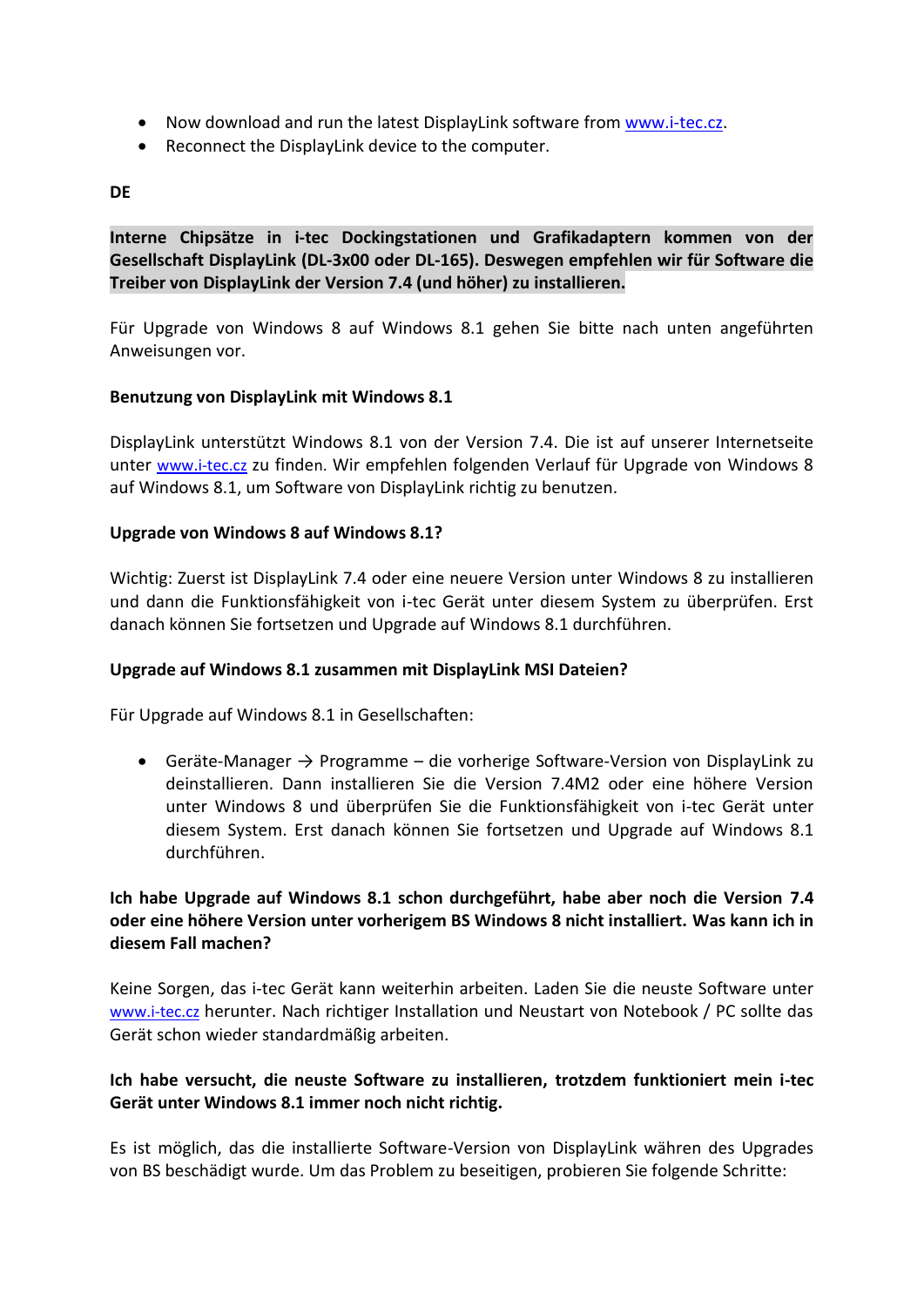- i-tec Gerät von Notebook / PC abzuschalten.
- DisplayLinkCore-Software zu deinstallieren von Geräte-Manager → Programme. Bei Fehlermeldung setzen Sie mit folgenden Schritten fort.
- [DisplayLink cleaner tool](http://displaylink.com/downloads/sla.php?fileid=121) V1 herunterzuladen und zu starten.
- Nachdem Cleaner beendet wird, führen Sie den Neustart von Notebook / PC durch.
- Jetzt die neuste Software unter [www.i-tec.cz](http://www.i-tec.cz/) herunterzuladen und zu starten.
- i-tec Gerät wieder an Notebook / PC anzuschließen.

**PL**

**Chipsety wewnętrzne wykorzystane w stacjach dokujących oraz zewnętrznych kartach graficznych i-tec to chipsety DisplayLink (DL-165 lub DL-3x00). Aby uzyskać kompatybilność z Windows 8.1 zalecane jest zainstalowanie sterowników DisplayLink w wersji 7.4 (lub nowszych).**

Prosimy o zapoznanie się z poniższą informacją przed wykonaniem aktualizacji Windows 8 na Windows 8.1

## **Kompatybilność DisplayLink z Windows 8.1**

DisplayLink umożliwia pracę z Windows 8.1 ze sterownikami od wersji 7.4. Najnowsze sterowniki do obsługi Windows 8.1 dostępne są na stronie [www.i-tec.p](http://www.i-tec./)l. Zalecamy zastosowanie się do poniższych wskazówek przy aktualizacji Windows 8 do Windows 8.1.

#### **Zmieniasz Windows 8 na Windows 8.1?**

Przed aktualizacją Windows 8 do Windows 8.1, DisplayLink zaleca zainstalowanie sterowników v7.4 lub nowszych dla Windows 8. Zapewni to kontynuację pracy urządzenia DisplayLink po aktualizacji OS. Po instalacji sterowników v7.4 dla Windows 8, można przystąpić do aktualizacji OS do Windows 8.1.

Aby zaktualizować do systemu Windows 8.1:

- Przed aktualizacją systemu należy odinstalować poprzednie sterowniki DisplayLink. Następnie zainstalować v7.4 M2 lub nowsze gdy Windows 8.1 jest zainstalowany (metoda preferowana).
- Aktualizowanie sterowników v7.4 M2 lub nowszych przed aktualizacją systemu do Windows 8.1.

# **Zaktualizowano system do Windows 8.1 bez wcześniejszej aktualizacji sterowników do v7.4. Co teraz?**

Urządzenie będzie nadal działało. Należy pobrać sterowniki v7.4 M2 lub nowsze ze strony [www.i-tec.pl](http://www.i-tec.pl/). Po prawidłowej instalacji i ponownym uruchomieniu komputera urządzenie powinno działać prawidłowo.

**Zainstalowano najnowsze oprogramowanie ale urządzenie nadal nie działa z Windows 8.1.**